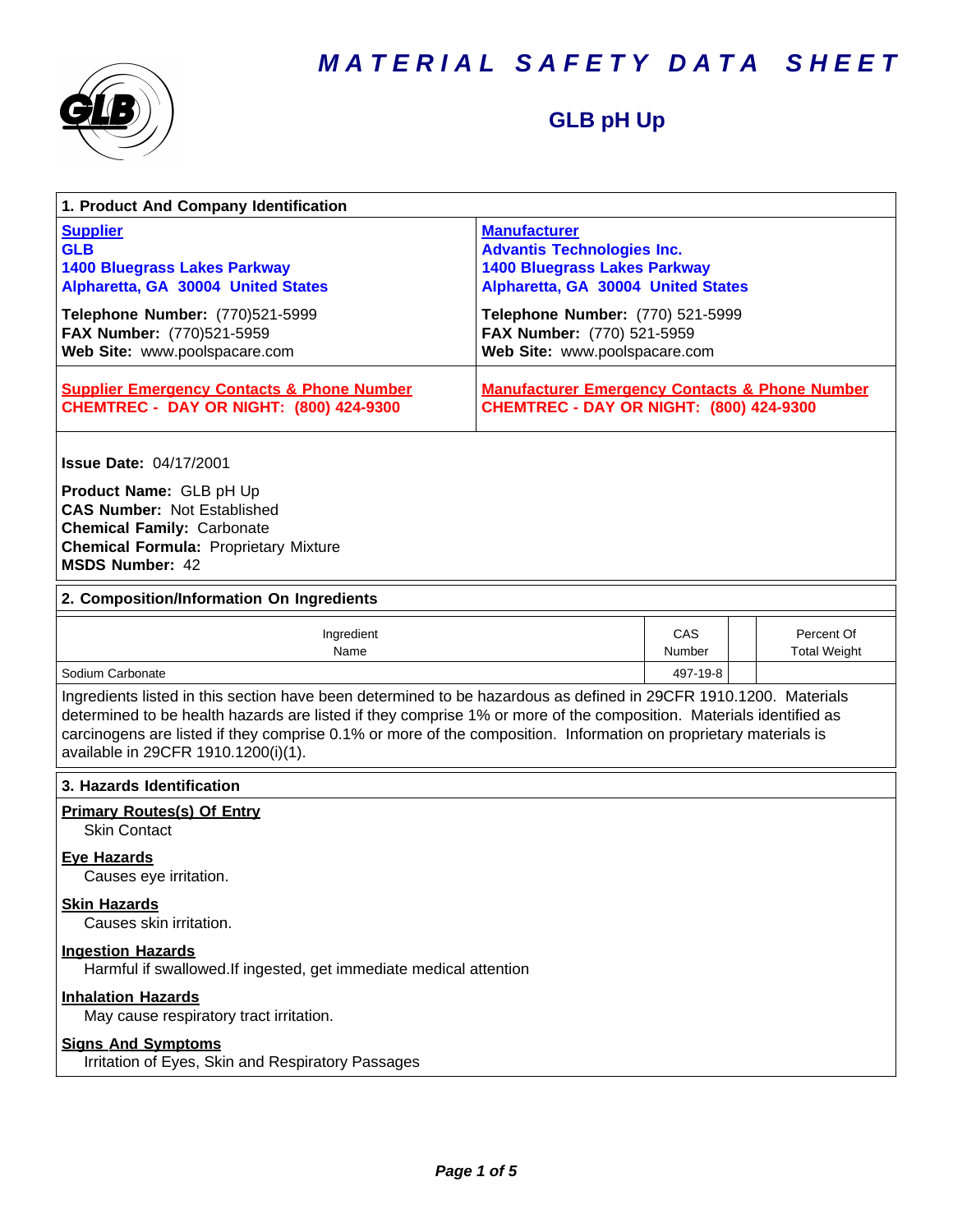## *MATERIAL SAFETY DATA SHEET* **GLB pH Up**

#### **First Aid (Pictograms)**



#### **4. First Aid Measures**

#### **Eye**

In case of contact, hold eyelids apart and immediately flush eyes with plenty of water for at least 15 minutes. Consult Physician.

#### **Skin**

Wash the affected area under tepid running water using a mild soap.

#### **Ingestion**

DO NOT INDUCE VOMITING. If victim is fully conscious, give one or two cups of water or milk to drink. Call a physician or a poison control center immediately.

#### **Inhalation**

If inhaled, remove to fresh air.

#### **Note To Physician**

Internal toxicity is low. Irritant effects of high concentrations may produce corneal opacities and vesicular skin reactions in humans with abraded skin only. Treatment is symptomatic and supportive.

#### **Fire Fighting (Pictograms)**



#### **5. Fire Fighting Measures**

**Flash Point:** N/A°F **Flammability Class:** NOT FLAMMABLE

#### **Extinguishing Media**

Use the appropriate extinguishing media for the surrounding fire.

#### **Fire Fighting Instructions**

Firefighters should wear self-contained breathing apparatus and full protective gear.

#### **6.Accidental ReleaseMeasures**

Sweep up and remove immediately. Collect and dispose.

#### **7. Handling And Storage**

#### **Handling And Storage Precautions**

Keep out of reach of children. Do not store with acids. Keep containers tightly closed. Store material in a cool and dry place.

#### **Handling Precautions**

Avoid contact with eyes.

#### **Storage Precautions**

Keep away from acids. Store in a cool dry place.

#### **Work/Hygienic Practices**

Use safe chemical handling procedures suitable for the hazards presended by this material.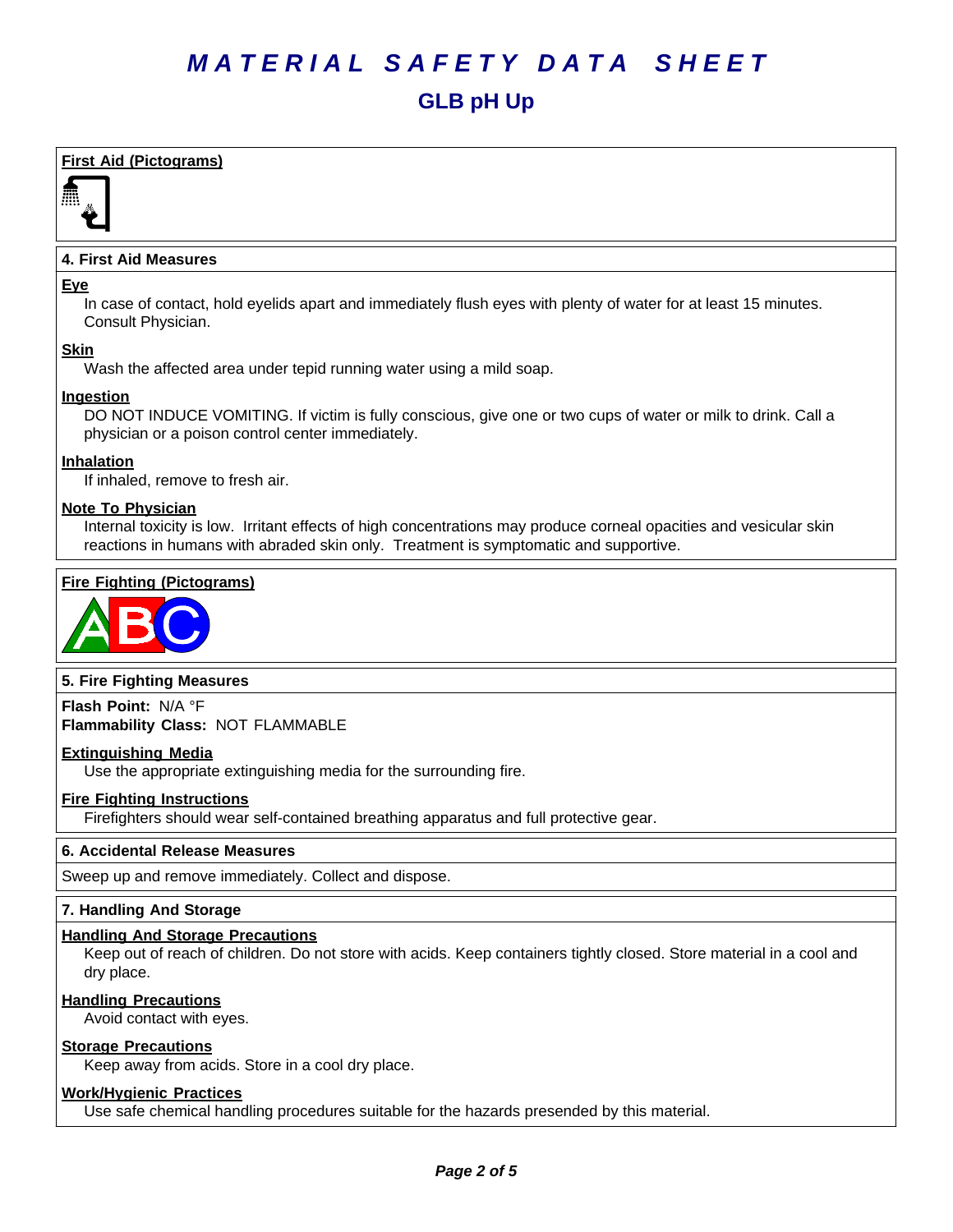## *MATERIAL SAFETY DATA SHEET* **GLB pH Up**

#### **Protective Clothing (Pictograms)**



#### **8. Exposure Controls/Personal Protection**

#### **Engineering Controls**

Local exhaust acceptable. Special exhaust not required unless dust accumulation is a problem.

#### **Eye/Face Protection**

Safety glasses with side shields or goggles recommended.

#### **Skin Protection**

Chemical-resistant gloves.

#### **Respiratory Protection**

None normally required. If dust accumulation is a problem a dust mask is suggested. Full Cover clothing should be worn

#### **9. Physical And Chemical Properties**

#### **Appearance**

White Granules

#### **Odor**

None

**Chemical Type:** Mixture **Physical State:** Solid **Melting Point:** 1564°F **Boiling Point:** DECOMPOSES °F **Specific Gravity:** 2.5 **Percent Volitales:** NOT APPLICABLE **Percent VOCs:** NOT APPLICABLE **Vapor Pressure:** NOT APPLICABLE **Vapor Density:** NOT APPLICABLE pH Factor: 11-12 At a Concentration Of 1% SOLUTION IN WATER **Solubility: 32% AT 25C IN WATER Viscosity: NOT APPLICABLE Evaporation Rate:** NOT APPLICABLE

#### **10. Stability And Reactivity**

**Stability: Stable** Hazardous Polymerization: Will not occur

#### **Conditions To Avoid (Stability)**

High Humidity Causes Caking

#### **Incompatible Materials**

All Acids, Aluminum powder, Fluorine, Molten Lithium

#### **Hazardous Decomposition Products** Toxic fumes of Na2O, CO2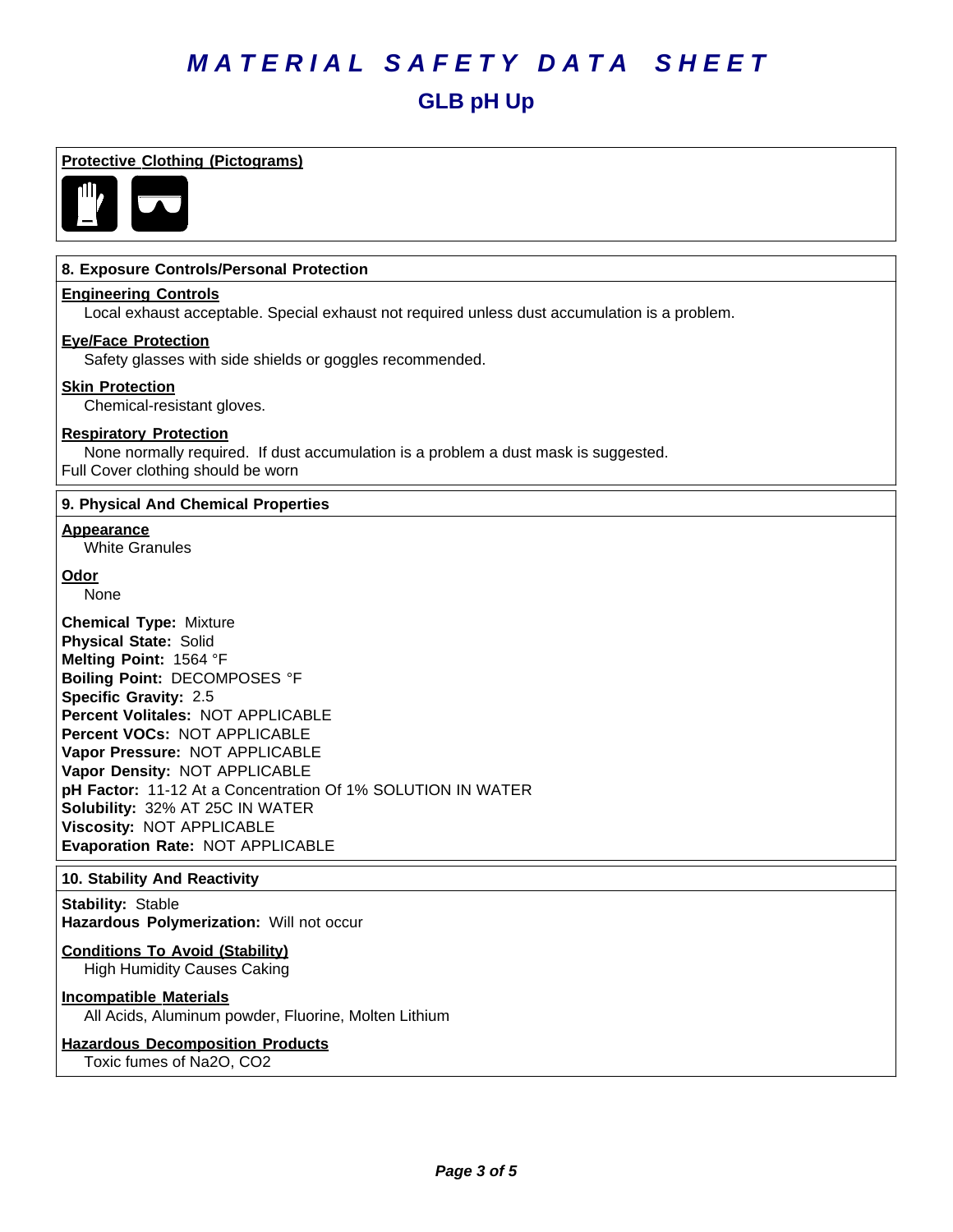### *MATERIAL SAFETY DATA SHEET*

### **GLB pH Up**

#### **11. Toxicological Information**

#### **Ingredient(s) - Toxicological Data**

Sodium Carbonate

TLV 10ppm

#### **12. Ecological Information**

No Data Available...

#### **13. Disposal Considerations**

Dispose in accordance with applicable federal, state and local government regulations.

#### **14. Transport Information**

**Proper Shipping Name**

NOT REGULATED

#### **Hazard Class** NOT REGULATED

### **DOT Identification Number**

NONE

#### **DOT Shipping Label** NOT ASSIGNED

#### **15. Regulatory Information**

#### **Canadian Regulatory Information**

Class D, Div 2b - Poisonous or Infectious Material: other toxic effects

#### **WHMIS - Canada (Pictograms)**



| <b>NFPA</b> | <b>HMIS</b>         |  |
|-------------|---------------------|--|
|             | <b>HEALTH</b>       |  |
|             | <b>FLAMMABILITY</b> |  |
|             | <b>REACTIVITY</b>   |  |
|             | PERSONAL PROTECTION |  |

**16. Other Information**

**Revision/Preparer Information MSDS Preparer: JHW3 This MSDS Superceeds A Previous MSDS Dated: 07/26/2000**

#### **Disclaimer**

Although reasonable care has been taken in the preparation of this document, we extend no warranties **and make no representations as to the accuracy or completeness of the information contained therein, and assume no responsibility regarding the suitablility of this information for the user's intended purposesor fortheconsequences ofitsuse. Each individualshouldmake adeterminationas tothe suitability of the information for their particular purposes(s).**